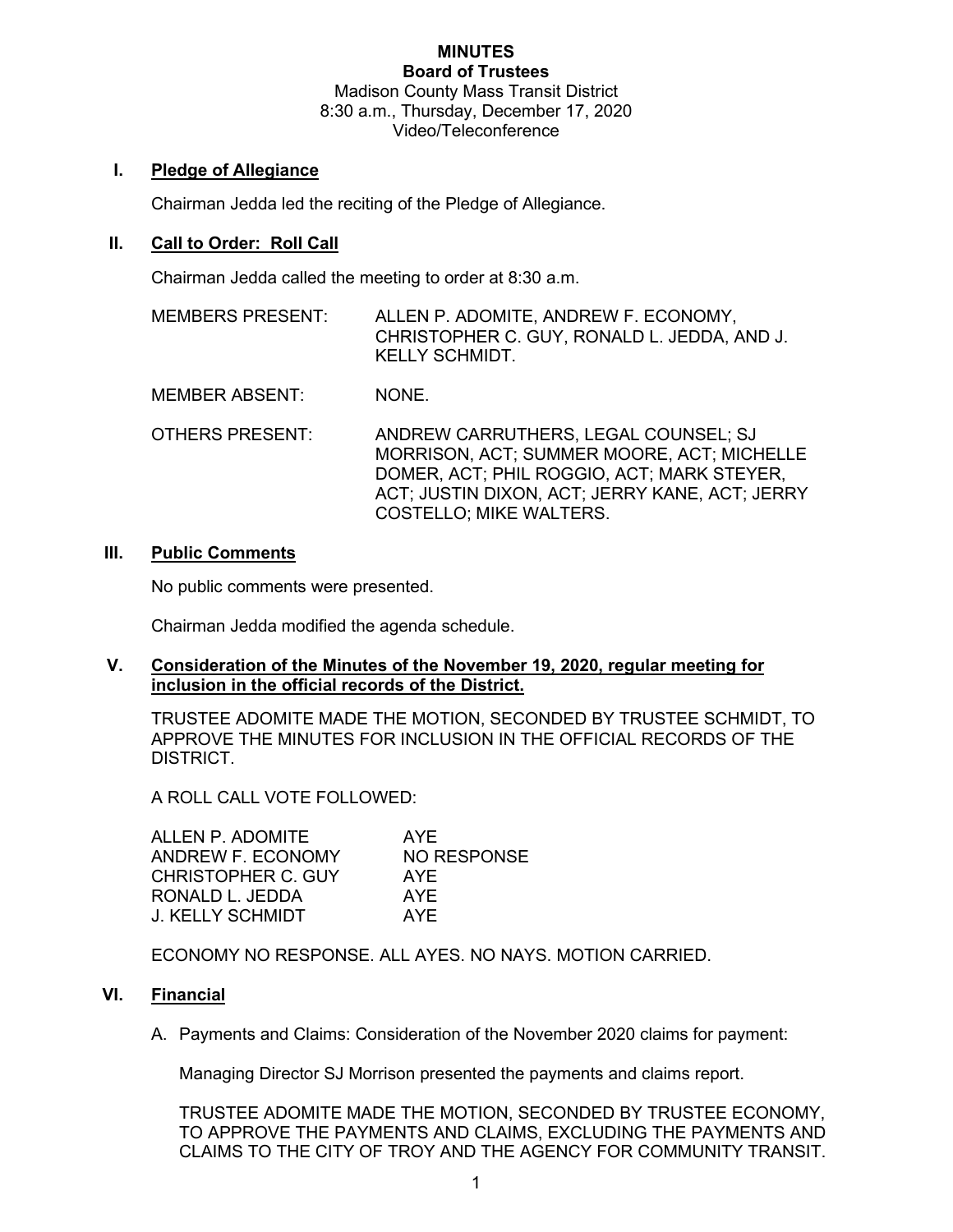A ROLL CALL VOTE FOLLOWED:

| ALLEN P. ADOMITE   | AYE |
|--------------------|-----|
| ANDREW F. ECONOMY  | AYF |
| CHRISTOPHER C. GUY | AYE |
| RONALD L. JEDDA    | AYE |
| J. KELLY SCHMIDT   | AYF |

ALL AYES. NO NAYS. MOTION CARRIED.

TRUSTEE GUY MADE THE MOTION, SECONDED BY TRUSTEE ECONOMY, TO APPROVE THE PAYMENTS AND CLAIMS TO THE CITY OF TROY AND THE AGENCY FOR COMMUNITY TRANSIT.

A ROLL CALL VOTE FOLLOWED:

| ALLEN P. ADOMITE   | <b>ABSTAINED</b> |
|--------------------|------------------|
| ANDREW F. ECONOMY  | AYE              |
| CHRISTOPHER C. GUY | AYF              |
| RONALD L. JEDDA    | AYF              |
| J. KELLY SCHMIDT   | <b>ABSTAINED</b> |

TRUSTEE ADOMITE & SCHMIDT ABSTAINED. ALL AYES. NO NAYS. MOTION CARRIED.

B. Monthly Financial Report: Reviews of the monthly financial records as of November 30, 2020:

Managing Director SJ Morrison presented the monthly financial report.

TRUSTEE ADOMITE MADE THE MOTION, SECONDED BY TRUSTEE GUY, TO APPROVE OF THE MONTHLY FINANCIAL REPORT AS OF DATE.

A ROLL CALL VOTE FOLLOWED:

| ALLEN P. ADOMITE   | AYF |
|--------------------|-----|
| ANDREW F. ECONOMY  | AYF |
| CHRISTOPHER C. GUY | AYE |
| RONALD L. JEDDA    | AYF |
| J. KELLY SCHMIDT   | AYF |
|                    |     |

ALL AYES. NO NAYS. MOTION CARRIED.

### **VII. Transit Service:**

A. Managing Director's Report, SJ Morrison

Eleven staff members tested positive for COVID-19, and five others were awaiting test results. Since March, there has been a total of thirty employees that had tested positive for COVID-19. Most of the staff have recovered and returned to work.

The Fixed Route service had 82,000 boardings the month of November, which is fifty percent down from the previous year. The Paratransit service carried approximately ninety trips per day.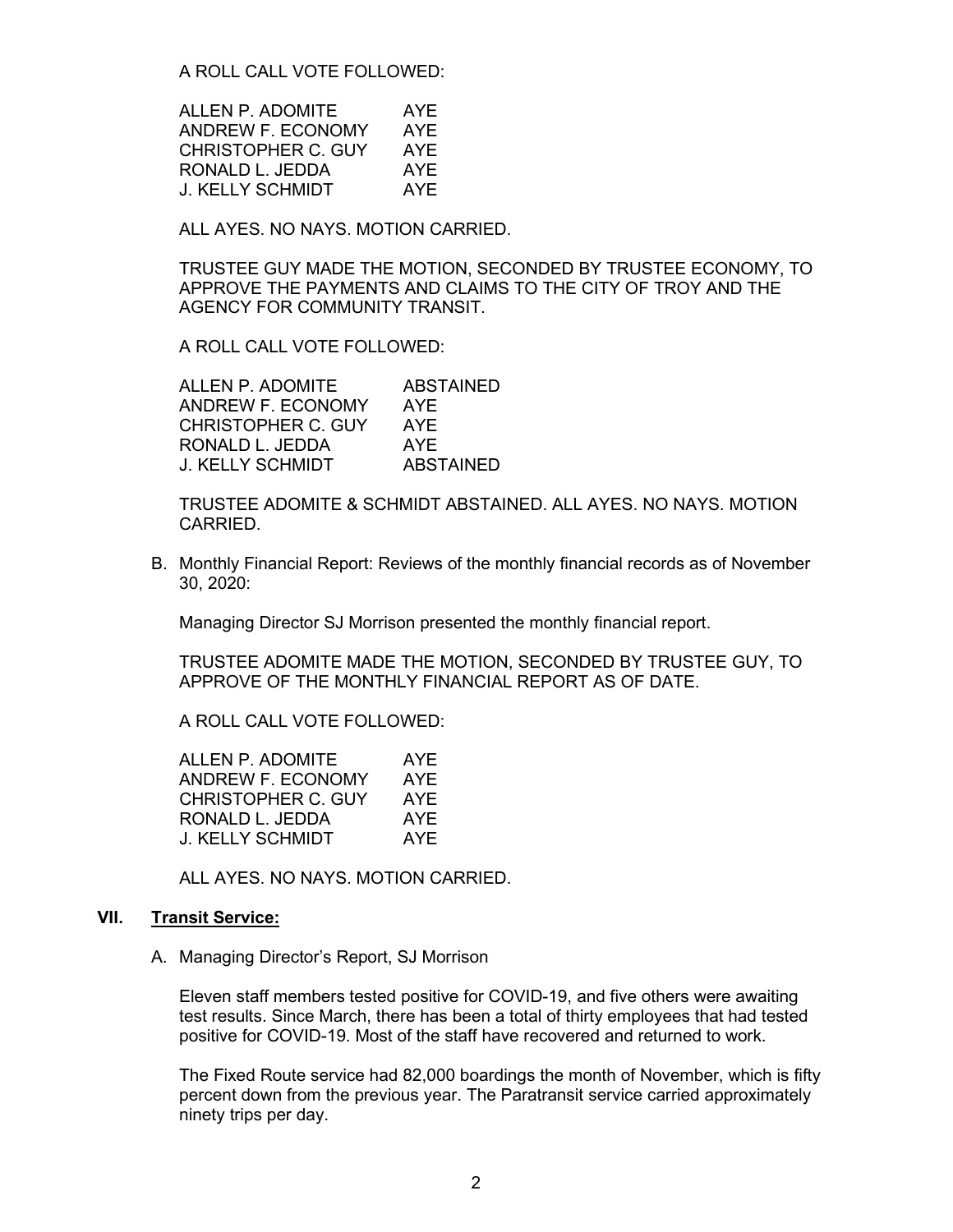The ACT Board recognized a paratransit driver, Theresa Blair, for twenty-years of perfect safety. Theresa had logged forty-thousand hours behind the wheel of a paratransit bus without a preventable accident. As defined by the National Safety Council, to retain the perfect safety designation, a driver must make every effort possible to avoid an accident in all situations. Although this is a difficult milestone to reach, MCT has proudly presented several drivers with twenty-years of perfect safety. Morrison extended his appreciation for Theresa's efforts and diligence.

The Eastgate Park & Ride groundbreaking was held on November 23 and received positive press. The contractor, Bruce Unterbrink, was making great progress, and the project was expected to be completed by September 2021.

The police bikes were ordered for the City of Troy and the Village of South Roxana. The bikes will be sent to a local bike shop for assembly and will be delivered to the municipalities in mid-January.

The consultant for the CAD/AVL (computer-aided dispatch/automated vehicle locator) system, which is one hundred percent funded under the Rebuild Illinois grant, was prepared, and an RFI (Request for Information) was issued. The information was expected in mid-January, and the staff will assemble an RFP (Request for Proposal) later in January. This an exciting project for operations, but the public would benefit from the real-time bus location information.

The engineers were finishing up the topography and property surveys of the I.T. Beltline Trails. This trail is partially funded through an MEPRD grant. The Schoolhouse Trail Pleasant Ridge Park Connector in Maryville would be advertised for bid in the next couple of weeks. The Nickel Plate Trail paving project from IL-143 to Blackburn Road was in the final planning stage and projected to be sent for bid in March. Preliminary plans were returned from IDOT with comments on the trail from Spring Valley to Formosa in Troy that runs parallel to US-40 and the project will be bid in February. The survey/fieldwork was completed for the Schoolhouse Trail tunnel under IL-157, and the property lines and rights-of-way were being reviewed. The Yellowhammer survey work was on hold until the lower brush dies out within the heavily wooded area. Phase I of the Trails Beautification Project is complete, and Phase II (flowers, shrubs, & berm) would commence after the first of the year.

B. Proposed MCT Fare Structure Adjustment & Simplification

Managing Director SJ Morrison presented the proposed MCT Fare Structure Adjustment & Simplification.

Trustee Adomite questioned what ridership structure was used to create the financial impact.

Morrison replied that the calendar year 2019 was utilized because the calendar year 2020 is not complete, and it was inconsistent and not a typical year due to the pandemic.

Trustee Adomite stated there is no historical information that would give insight into what ridership will look like after a pandemic. Trustee Adomite questioned if the 2019 numbers would accurately reflect the first year after a pandemic or should we anticipate that ridership to be less.

Morrison stated that ridership would take time to rebuild, and the increases would not be immediate. There was a modest increase in ridership this fall, but most schools and businesses are still attending remotely.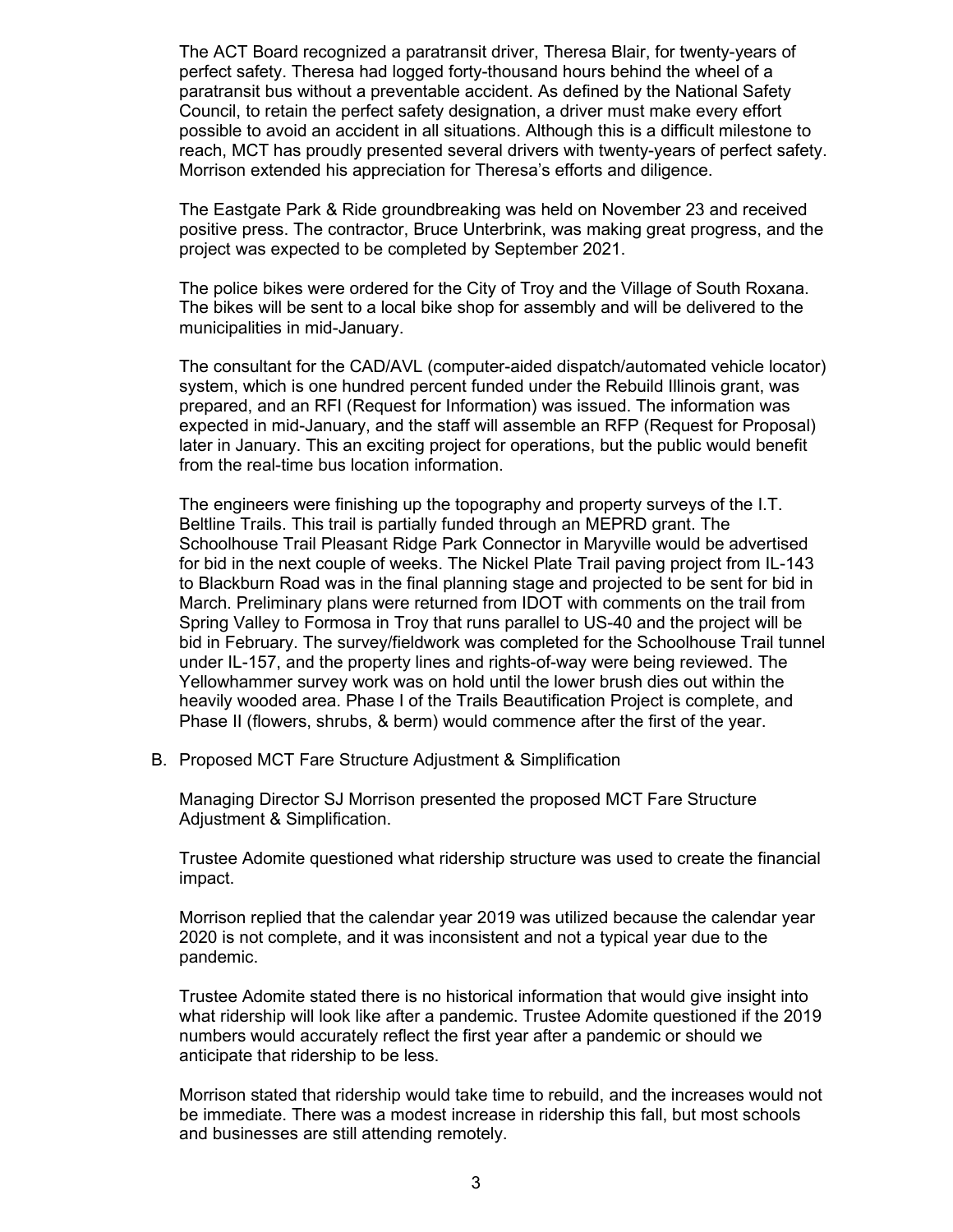Trustee Adomite agreed with the adjustment and simplification and stated that coming out of a pandemic is an opportunity to market a less expensive product to rebuilding ridership. The board should not expect that the worst outcome is two hundred thousand down because the hole could be deeper than projected due to the pandemic.

Trustee Economy questioned the length of the prolonged execution of the MCT Fare Structure Adjustment & Simplification.

Morrison stated the proposed structure was tied to a service change for various reasons, such as timetables, literature (marketing materials), driver training, and any fare change is subject to a public meeting process.

Trustee Guy supports the initiative to reduce the fare and eliminate the zones and believes it makes business sense at this time.

Chairman Jedda echoed the other comments and commented that this a good step forward. The simplification impact would need to be assessed a year from now to see the impact on the revenue.

Trustee Schmidt requested clarification on the Paratransit Non-ADA eligible trip for her understanding of Paratransit.

Morrison informed the board that a non-ADA eligible trip is a senior citizen (65+) or a person with a disability who is not qualified under the specific ADA guidelines of eligibility but is qualified to use the paratransit service at a higher fare rate. An ADA trip must be within 3/4 of a mile of a fixed route service, at the same hours and days of regular fixed route operation.

C. Proposed MCT Trails Bench Program

Managing Director SJ Morrison presented the proposed MCT Trails Bench Program.

Chairman Jedda supported the proposed program and stated it enhances the usability for all trail goers, and not just cyclists. The placement of benches along the trails will allow people to donate and become more involved in the MCT Trails, and he considers this an overall trail enhancement.

Trustee Adomite questioned if a lower cost option would be available in designated areas as an additional option that is more feasible.

Morrison stated the cost was strategically planned to prevent the clutter of the natural trail environment. Morrison mentioned a lower-cost product to offer.

Trustee Adomite mentioned memorializing more than one person per bench to cut the cost.

Morrison suggested a tree with a plaque for a lower price point option.

Trustee Guy seconded having a lower price point option and agreed that a tree is a good option.

Trustee Schmidt was pleased that we are listening to the community and users of the trails. She had received numerous positive comments. She questioned the progress of the 501(3)(c) organization's efforts to accept gifts.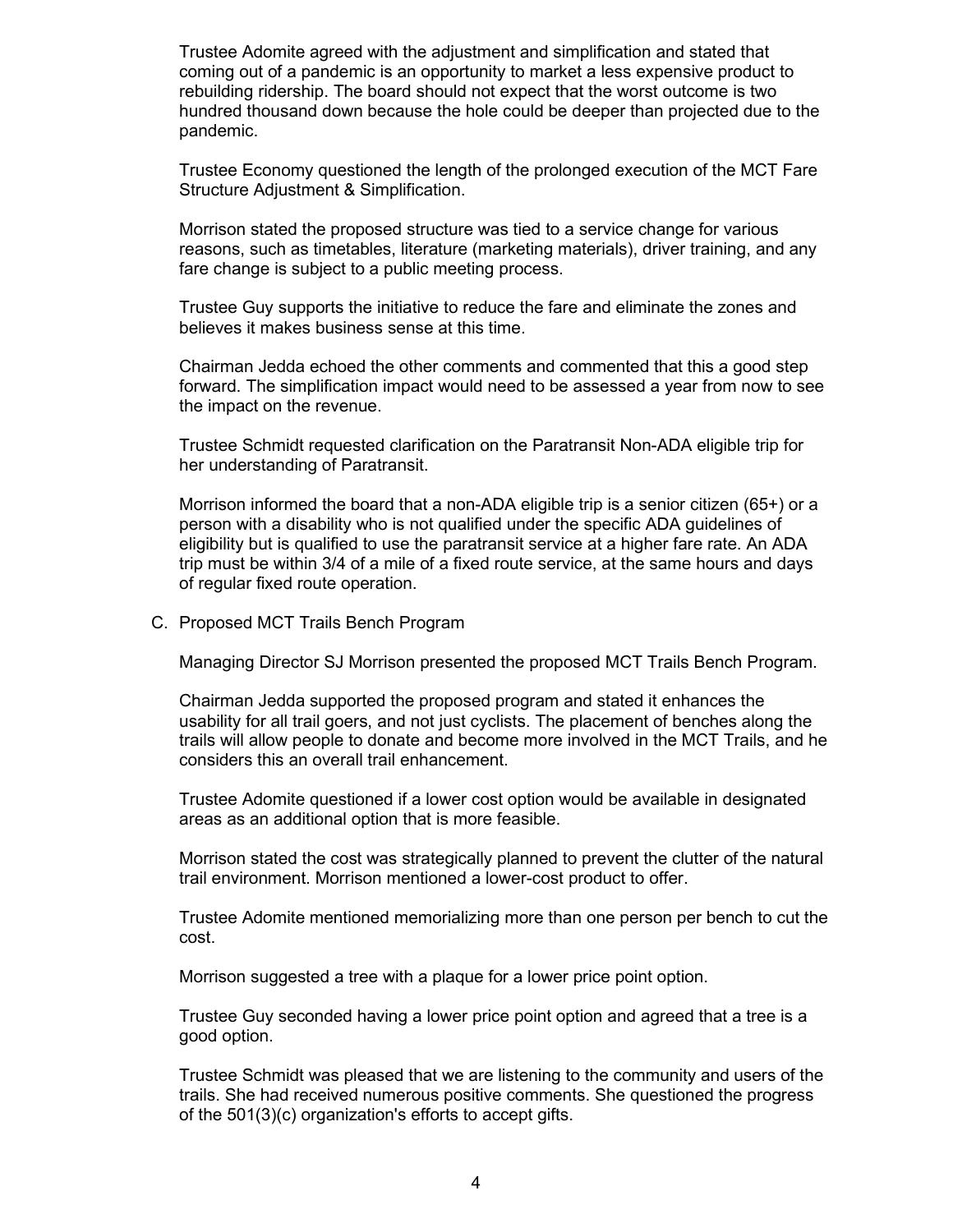Chairman Jedda stated that it is in progress, and he understands that some may be hesitant to donate to Madison County Transit. The foundation would be more wellreceived for donation purposes.

Morrison proposed to represent the proposed bench program with some modifications at a future meeting for the board's consideration.

- D. TRUSTEE GUY MADE THE MOTION, SECONDED BY TRUSTEE ADOMITE, TO APPROVE THE FOLLOWING RESOLUTION:
	- 21-16 APPOINTING DIRECTORS OF THE AGENCY FOR COMMUNITY TRANSIT, INC.

A ROLL CALL VOTE FOLLOWED:

ALLEN P. ADOMITE AYE ANDREW F. ECONOMY AYE<br>CHRISTOPHER C. GUY AYE CHRISTOPHER C. GUY RONALD L. JEDDA AYE J. KELLY SCHMIDT AYE

ALL AYES. NO NAYS. MOTION CARRIED.

- E. TRUSTEE SCHMIDT MADE THE MOTION, SECONDED BY TRUSTEE ADOMITE, TO APPROVE THE FOLLOWING RESOLUTION:
	- 21-17 AUTHORIZING THE PURCHASE OF TWO VEHICLES FOR THE GRANITE CITY TOWNSHIP, OF GRANITE CITY, ILLINOIS, TO SERVE RESIDENTS OF MADISON COUNTY, ILLINOIS

A ROLL CALL VOTE FOLLOWED:

| ALLEN P. ADOMITE   | AYE |
|--------------------|-----|
| ANDREW F. ECONOMY  | AYE |
| CHRISTOPHER C. GUY | AYE |
| RONALD L. JEDDA    | AYE |
| J. KELLY SCHMIDT   | AYF |

ALL AYES. NO NAYS. MOTION CARRIED.

**III.** Presentation by Jerry Costello.

Costello updated the board on his efforts this year to provide funds to Madison County Transit.

Morrison expressed his appreciation for Costello's efforts not only for MCT but also for our region.

Trustee Adomite praised his efforts on behalf of MCT and the local taxpayers. This relationship with a previously ranked transit experienced lobbyist has allowed MCT to enhance our transit district with success at little to no cost to the local taxpayer.

Costello promised to continue to work with both parties at a congressional and state legislature level because success comes when working together.

Chairman Jedda thanked him for his assistance and requested to be kept abreast of the change of administration as it relates to transit and the impact on MCT.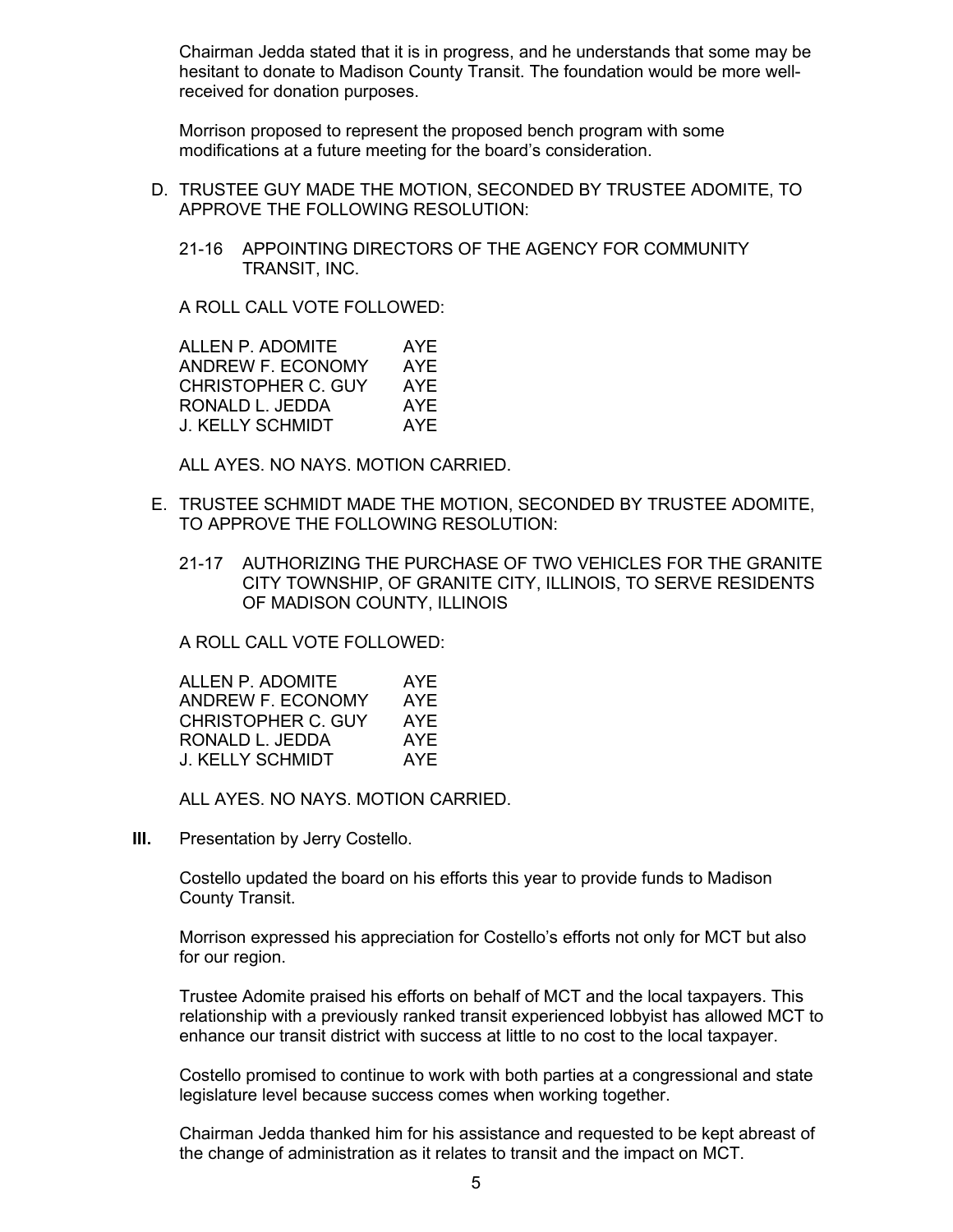Costello expressed that having a previous Mayor within the leadership position of Secretary of Transportation would benefit MCT.

#### **VII. Transit Service:**

- F. TRUSTEE ADOMITE MADE THE MOTION, SECONDED BY TRUSTEE GUY, TO APPROVE THE FOLLOWING RESOLUTION:
	- 21-18 AUTHORIZING AN AGREEMENT FOR LEGAL SERVICES WITH MADISON COUNTY STATE'S ATTORNEY OFFICE

A ROLL CALL VOTE FOLLOWED:

ALLEN P. ADOMITE AYE ANDREW F. ECONOMY AYE CHRISTOPHER C. GUY AYE<br>RONALD L. JEDDA AYE RONALD L. JEDDA J. KELLY SCHMIDT AYE

ALL AYES. NO NAYS. MOTION CARRIED.

- G. TRUSTEE ADOMITE MADE THE MOTION, SECONDED BY TRUSTEE ECONOMY, TO APPROVE THE FOLLOWING RESOLUTION:
	- 21-19 AUTHORIZING AN AWARD OF CONTRACT TO OATES ASSOCIATES, INC. FOR BASIC DESIGN SERVICES FOR THE FORMOSA-EAST ALIGNMENT STUDY

A ROLL CALL VOTE FOLLOWED:

| ALLEN P. ADOMITE   | AYF  |
|--------------------|------|
| ANDREW F. ECONOMY  | AYE  |
| CHRISTOPHER C. GUY | AYF  |
| RONALD L. JEDDA    | AYE  |
| J. KELLY SCHMIDT   | AYE. |

ALL AYES. NO NAYS. MOTION CARRIED.

- H. TRUSTEE GUY MADE THE MOTION, SECONDED BY TRUSTEE SCHMIDT, TO APPROVE THE FOLLOWING RESOLUTION:
	- 21-20 AUTHORIZING THE AWARD OF CONTRACT FOR THERMAL IMAGING **UNITS**

A ROLL CALL VOTE FOLLOWED:

| ALLEN P. ADOMITE   | AYE |
|--------------------|-----|
| ANDREW F. ECONOMY  | AYE |
| CHRISTOPHER C. GUY | AYE |
| RONALD L. JEDDA    | AYE |
| J. KELLY SCHMIDT   | AYF |

ALL AYES. NO NAYS. MOTION CARRIED.

**VIII. Other Business**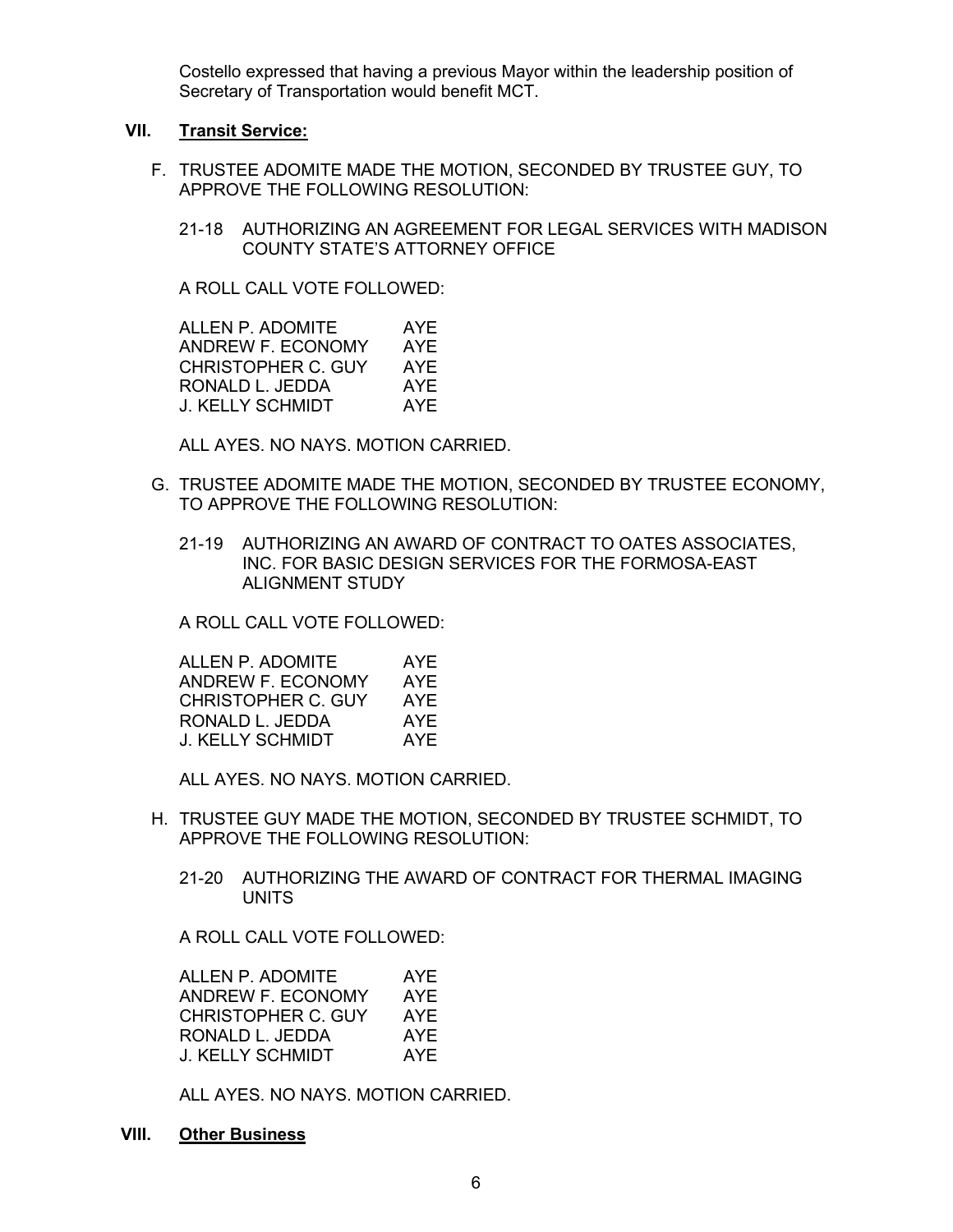# A. TRUSTEE GUY MADE THE MOTION, SECONDED BY TRUSTEE ADOMITE, TO APPROVE THE FOLLOWING RESOLUTION:

Chairman Jedda provided Michael Walters with the opportunity to address the board.

Michael Walters thanked the board for their time and provided an update regarding h[i](#page-7-0)s activities in Springfield. Walters explained what a lobbyist does behind the scenes<sup>i</sup> and his state-wide approach, with a focus on the legislators. Walters explained how he was able to reach and explain to legislators what the \$15.2 million Rebuild Illinois grant money would be used for and why it was needed. Walters informed the board that Congressman Davis would be the republican member of the Transportation subcommittee. Walters commended Jerry Costello on his efforts at the DC level and deemed him as an asset to Madison County Transit. Walters has been promoting Madison County Transit and the MCT Trails across the state.

Morrison thanked Walters for his efforts and expressed his appreciation.

Guy thanked Walters for his time and stated he was an asset to Madison County Transit.

Adomite expressed how lucky Madison County Transit is to have senior leaders from both sides of the aisle, to have a recognized familiar presence from our area in Springfield. Adomite complimented MCT as an organization and thank Walters.

21-21 AUTHORIZING AN AMENDMENT TO THE CONSULTING AGREEMENT WITH MICHAFL J. WAI TERS

A ROLL CALL VOTE FOLLOWED:

| ALLEN P. ADOMITE   | AYE |
|--------------------|-----|
| ANDREW F. ECONOMY  | AYE |
| CHRISTOPHER C. GUY | AYF |
| RONALD L. JEDDA    | AYF |
| J. KELLY SCHMIDT   | AYF |

ALL AYES. NO NAYS. MOTION CARRIED.

### **IX. Executive session to discuss the acquisition or lease of real property under (c)(5), and litigation under (c)(11) of the Open Meetings Act (5 ILCS 120/2).**

TRUSTEE ADOMITE MADE THE MOTION, SECONDED BY TRUSTEE SCHMIDT, TO MOVE INTO EXECUTIVE SESSION TO DISCUSS THE ACQUISITION OR LEASE OF REAL PROPERTY UNDER (C)(5), AND LITIGATION UNDER (C)(11) OF THE OPEN MEETINGS ACT (5 ILCS 120/2).

A ROLL CALL VOTE FOLLOWED:

| ALLEN P. ADOMITE   | AYE |
|--------------------|-----|
| ANDREW F. ECONOMY  | AYE |
| CHRISTOPHER C. GUY | AYE |
| RONALD L. JEDDA    | AYE |
| J. KELLY SCHMIDT   | AYF |

ALL AYES. NO NAYS. MOTION CARRIED.

TRUSTEE SCHMIDT MADE THE MOTION, SECONDED BY TRUSTEE ADOMITE, TO RETURN TO REGULAR SESSION.